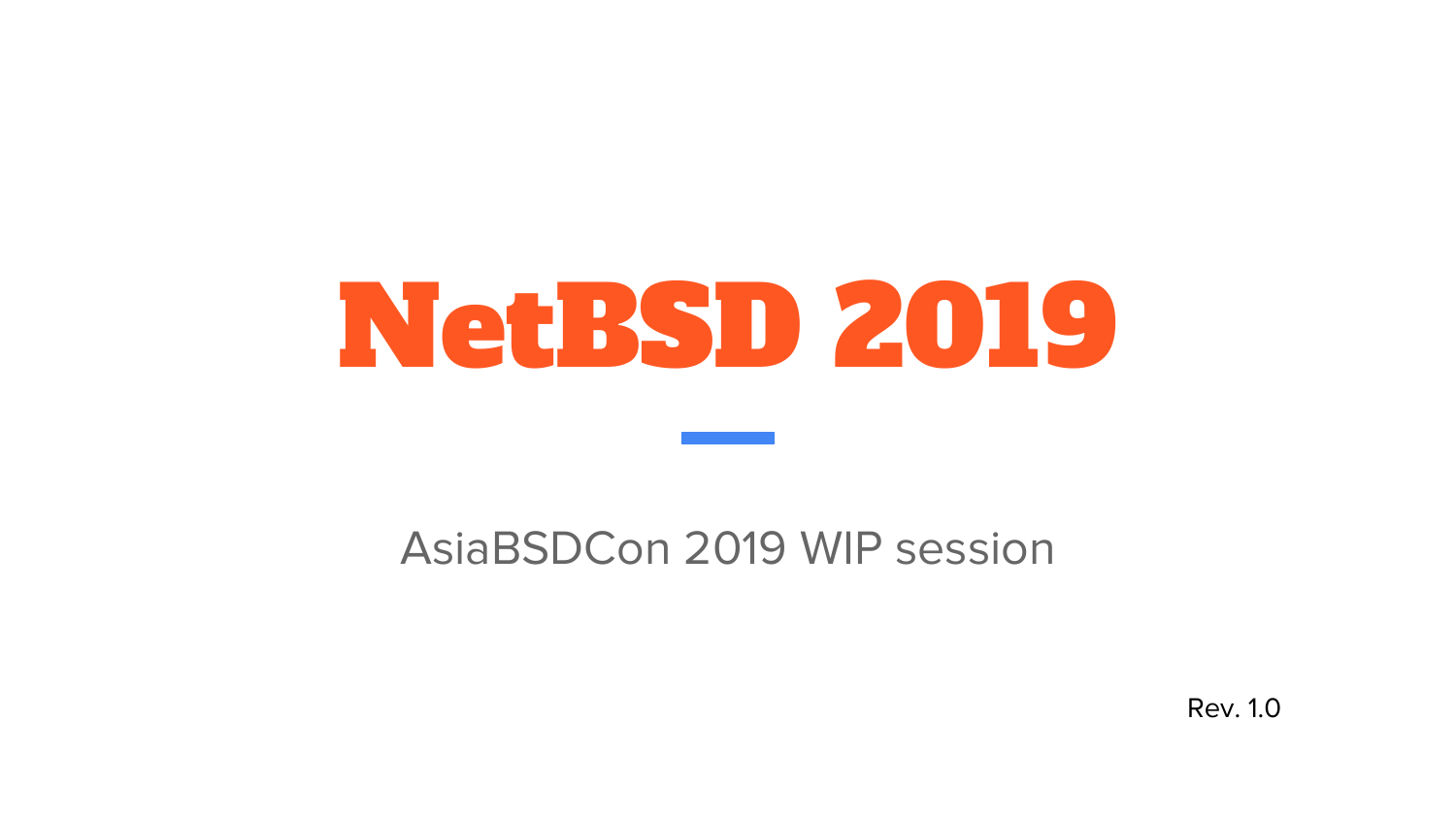

- A NetBSD developer Eric Schnoebelen passed away a few days ago
	- schnoebe@n.o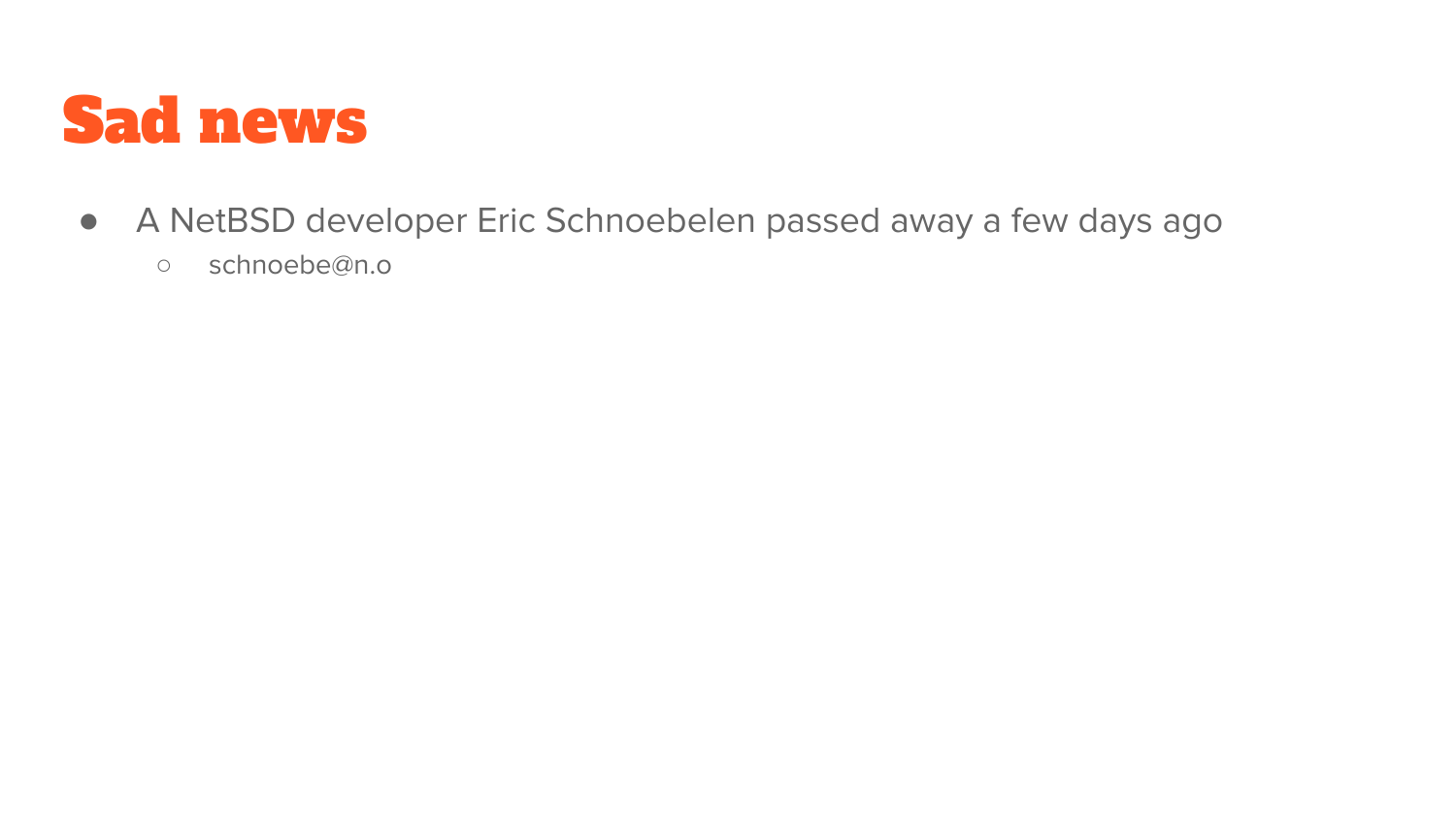#### About me

- [maya@NetBSD.org](mailto:maya@NetBSD.org)
- Bugs, pkgsrc, drivers (graphics, wireless, …)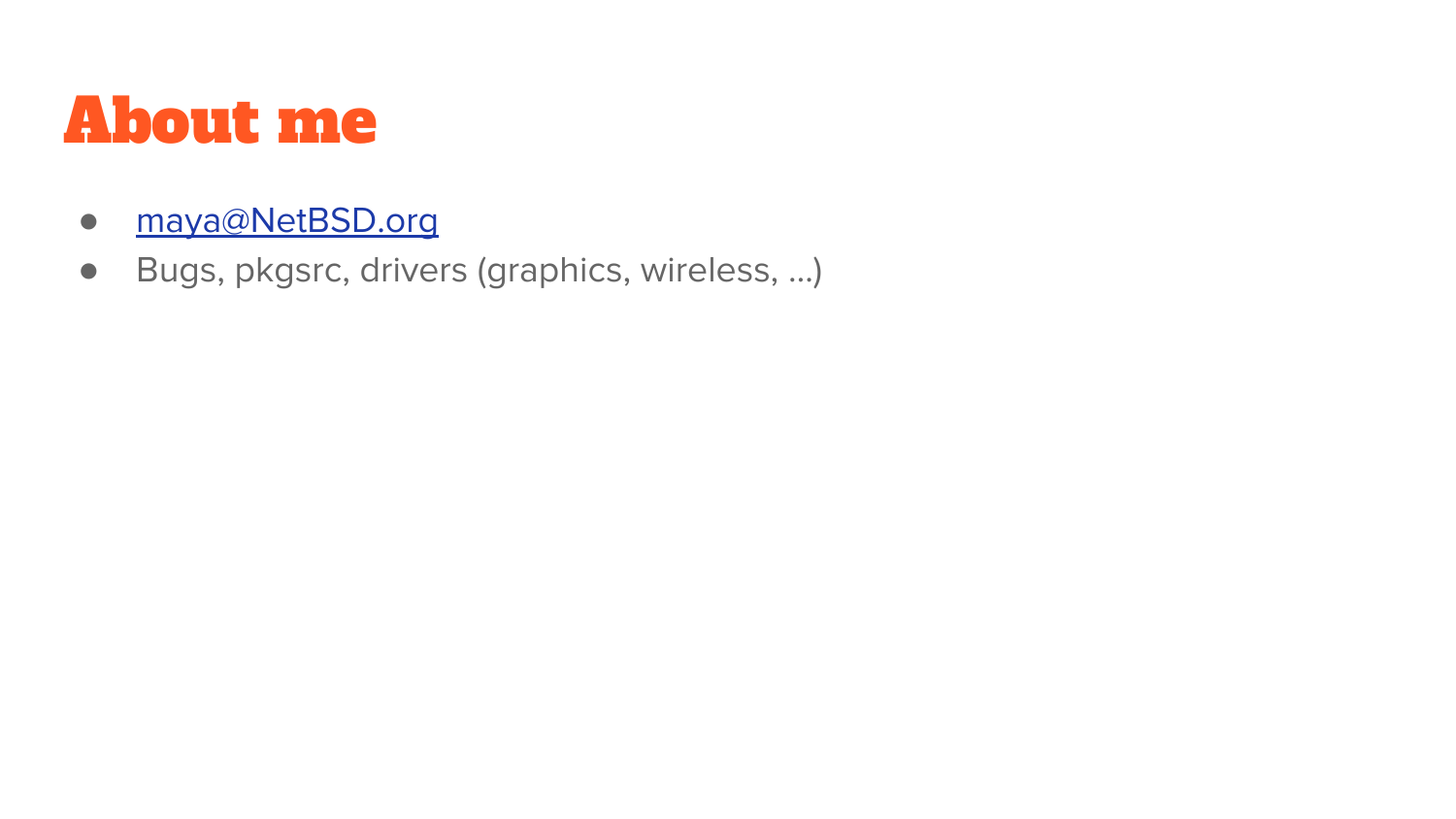### NetBSD 9 and 8.1

- We are going to make netbsd-9 branch in the next month.
- Also 8.1 will be released.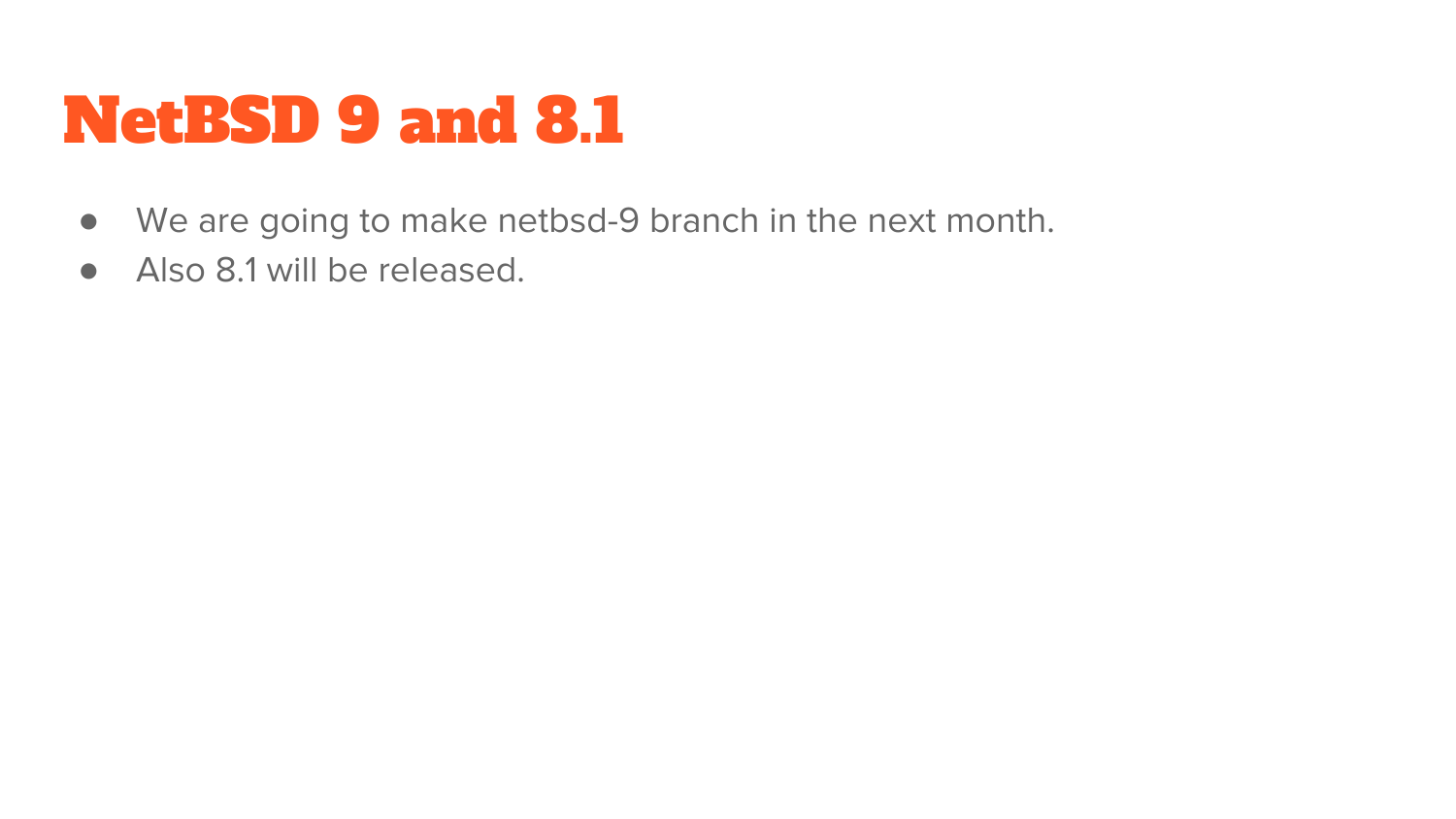

- Kernel ASLR: randomize the kernel image and the kernel memory areas
	- GENERIC: randomizes by default **all** the dynamic memory areas (direct map, PTE space, etc)
	- GENERIC\_KASLR: adds randomization on the kernel image
	- Most advanced KASLR implementation to date
- **Audited Network Stack** 
	- More security and more robustness in the network components, cleaner code, safety measures
- Kernel Heap Hardening
	- More difficult to exploit use-after-frees and double-frees on kernel pools
	- More difficult to exploit buffer overflows on kernel pools
	- WIP
- Sanitizer/Instrumentation Support (next slide): quality assurance, detected dozens of bugs and weaknesses, thanks to advanced kernel support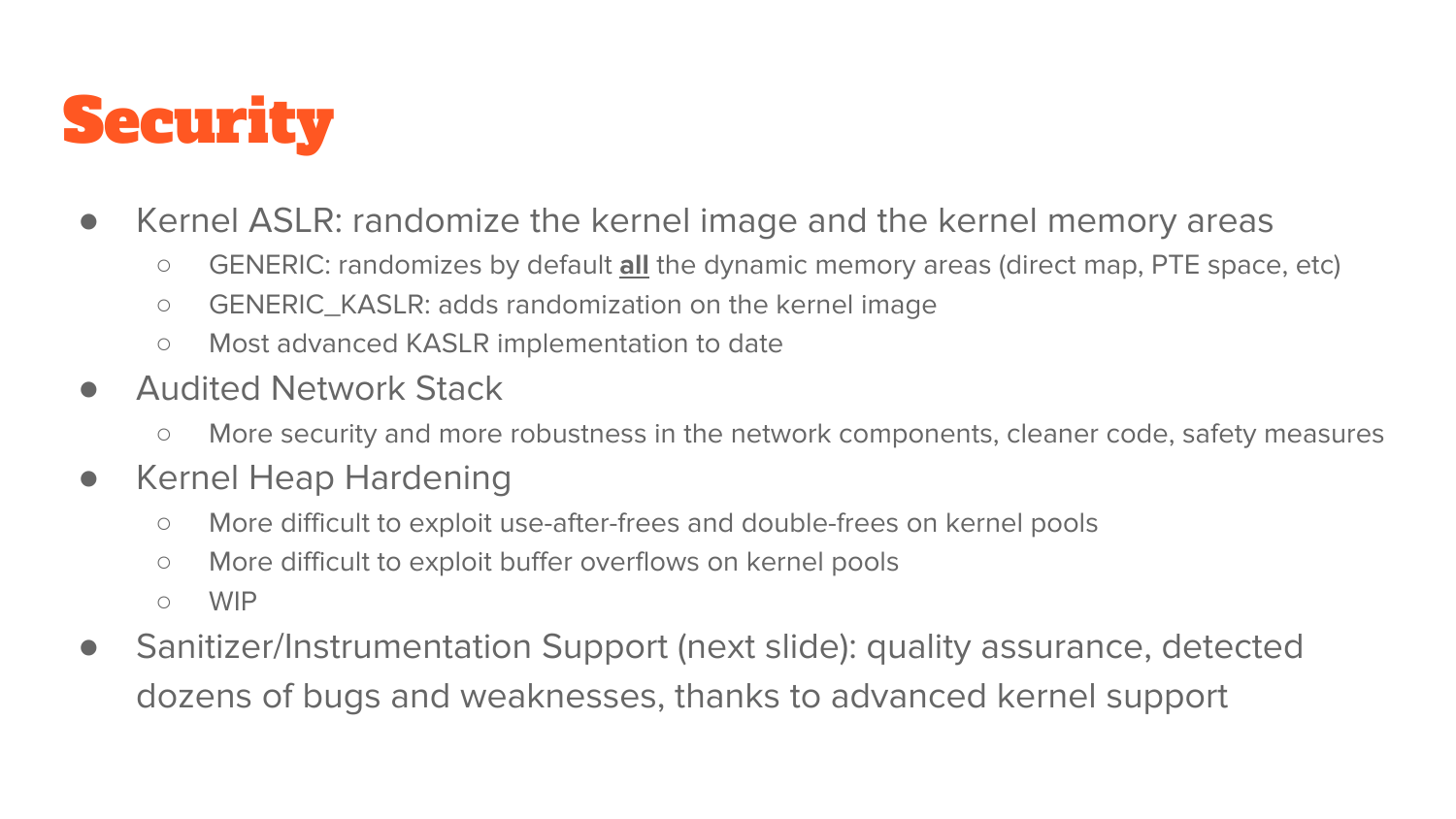# Sanitizer/Instrumentation Support

- Allow to detect several kinds of bugs: buffer overflow, undefined behavior, etc
- Kernel: NetBSD is one of the few OSes to have extensive kernel support
	- KASAN: detect kernel memory corruptions
	- KUBSAN: detect kernel undefined behavior
	- KCOV: ease fuzzing
	- KLEAK: detect kernel memory disclosures (developed in and for NetBSD)
- Userland:
	- ASAN
	- UBSAN + micro-UBSAN (in libc)
	- TSAN
	- MSAN
- SyzBot fuzzing: 24h/24 fuzzing of the NetBSD kernel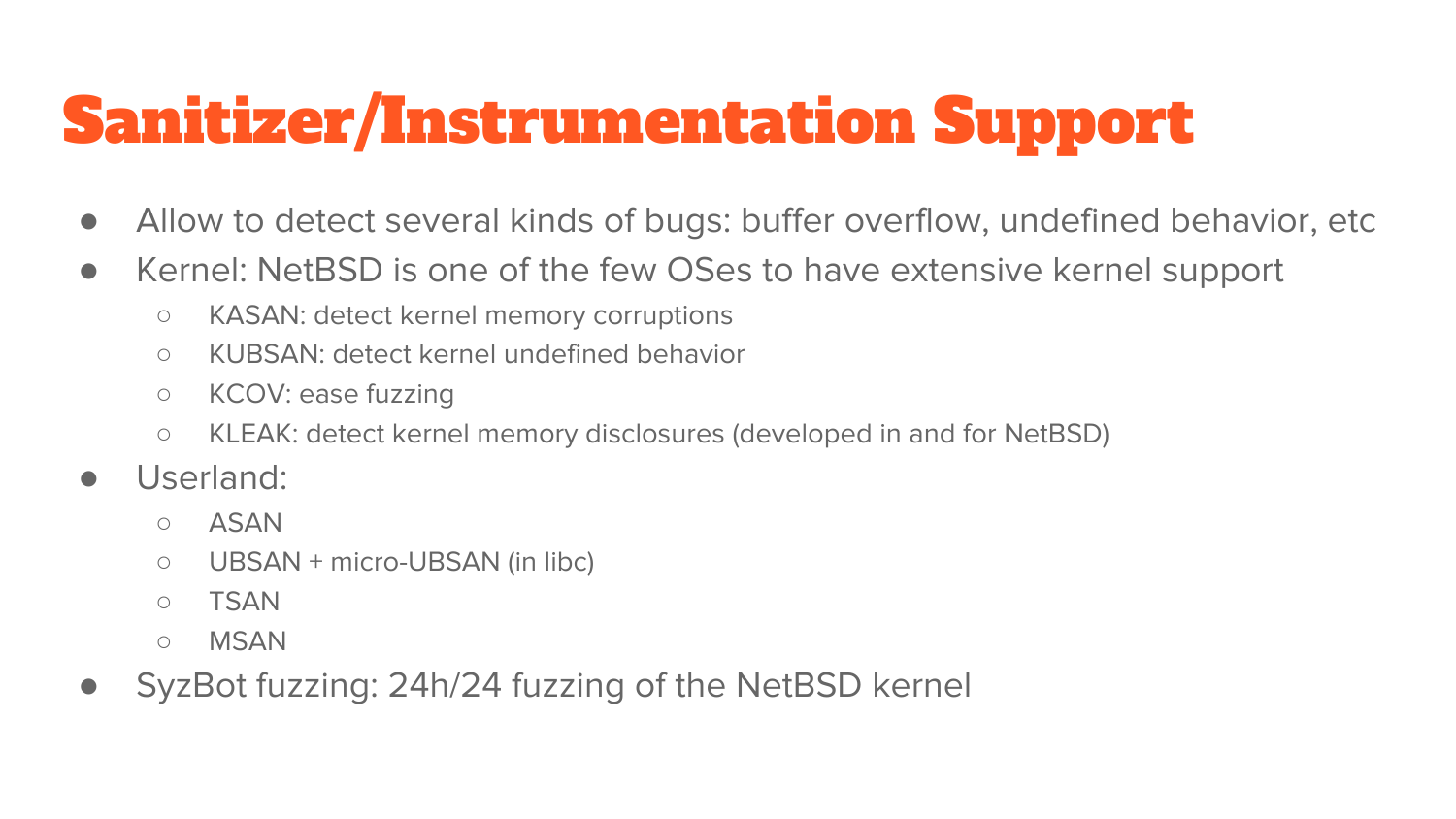### Syzkaller fuzzing the NetBSD kernel in Google Cloud Engine (GCE)

#### **NetBSD** fixed bugs (9)

|                   | Instances: |                      |     |          |                                        |      |      |
|-------------------|------------|----------------------|-----|----------|----------------------------------------|------|------|
| Name              |            | <b>Active</b> Uptime |     |          | Build Kernel Syzkaller Corpus Coverage |      |      |
| netbsd/ci2-netbsd | now        | 13m                  | 18m | 779fde7b | 427ea487                               | 2895 | 4265 |

#### upstream  $(27)$ :

| <b>Title</b>                                          | <b>Repro</b> | <b>Bisected</b> | <b>Count</b> |  |
|-------------------------------------------------------|--------------|-----------------|--------------|--|
| netbsd test error: timed out                          |              |                 |              |  |
| ASan: Unauthorized Access in file ctor                |              |                 |              |  |
| lock error in [ 500.ADDR] do sys_accept               |              |                 |              |  |
| assert failed: $pq$ ->wire count != 0                 | с            |                 | 27           |  |
| assert failed: Iff->ff exclose                        | syz          |                 |              |  |
| lock error in [81.ADDR] do sys accept                 |              |                 |              |  |
| assert failed: $usec > = 0$ & & usec < ADDR           | syz          |                 |              |  |
| nanic: event init: unablfe 1068 ADDR1 ubc ujomove: er |              |                 |              |  |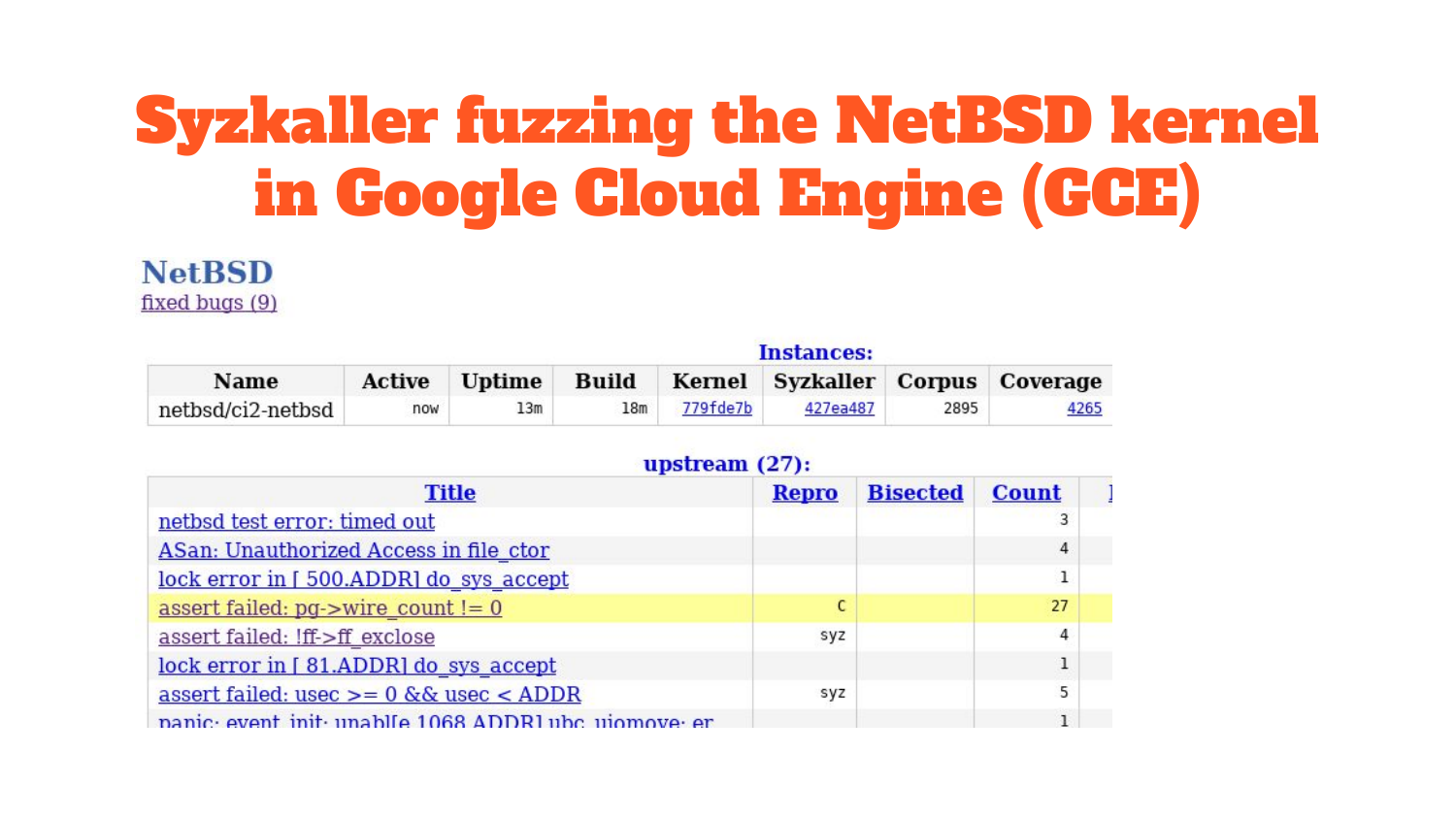

- Comprehensive virtualization solution for NetBSD
- CPUs supported: x86 AMD, x86 Intel, more can be added
- Fully MP-safe, fine-grained locking, up to 128 VMs with 256 VCPUs
- NVMM **does not implement an emulator**, but provides **libnvmm**, a virtualization API that allows to add NVMM support in **already-existing emulators** (like Qemu, VirtualBox, etc)
- Advanced features: **libnvmm** can emulate certain guest operations on behalf of the emulator
- Security: the complex emulation machinery **runs in userland**, and not in the kernel! This means limited attack surface for the host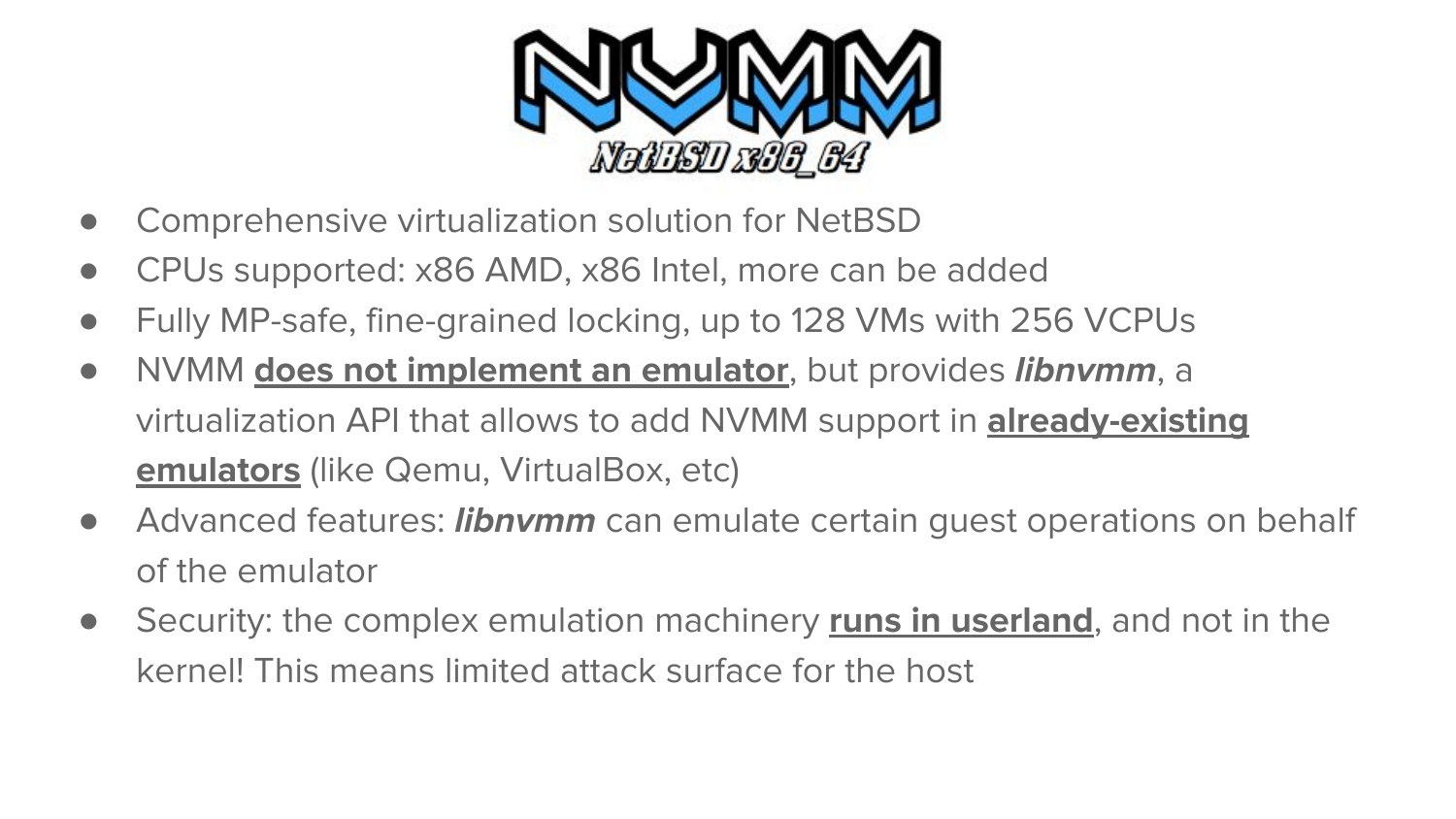

● NVMM support in QEMU, fully functional

| Corbeille      | Gestionnaire des tâches                               | $\times$<br>□                                                                                                                                                                  |  |
|----------------|-------------------------------------------------------|--------------------------------------------------------------------------------------------------------------------------------------------------------------------------------|--|
|                | Fichier Options Affichage                             |                                                                                                                                                                                |  |
|                |                                                       | Processus Performance Historique des applications Démarrage Utilisateurs Détails Services                                                                                      |  |
| Microsoft Edge | Processeur<br>3% 3,21 GHz<br>ıN.                      | Processeur<br>AMD Phenom(tm) II X4 B55 Processor<br>Pourcentage d'utilisation<br>100 %                                                                                         |  |
|                | Mémoire<br>815/1024 Mo (80%)                          |                                                                                                                                                                                |  |
|                | Disque 0 (C:)<br>0%                                   |                                                                                                                                                                                |  |
|                | <b>Ethernet</b><br>E: 0 R: 0 Kbits/s                  |                                                                                                                                                                                |  |
|                |                                                       | 60 secondes<br>Utilisation<br>Vitesse<br>Vitesse de base:<br>3,21 GHz                                                                                                          |  |
|                |                                                       | Sockets:<br>$\mathbf{1}$<br>3%<br>3.21 GHz<br>Processeurs virtuels:<br>3<br><b>Processus</b><br>Threads<br>Handles<br>Ordinateur virtuel :<br>Oui<br>Cache de niveau 1:<br>N/D |  |
|                |                                                       | 69<br>926<br>30779<br>A<br>Durée de fonctionnement<br>0:00:10:44                                                                                                               |  |
|                | Moins de détails (C) Ouvrir le Moniteur de ressources |                                                                                                                                                                                |  |

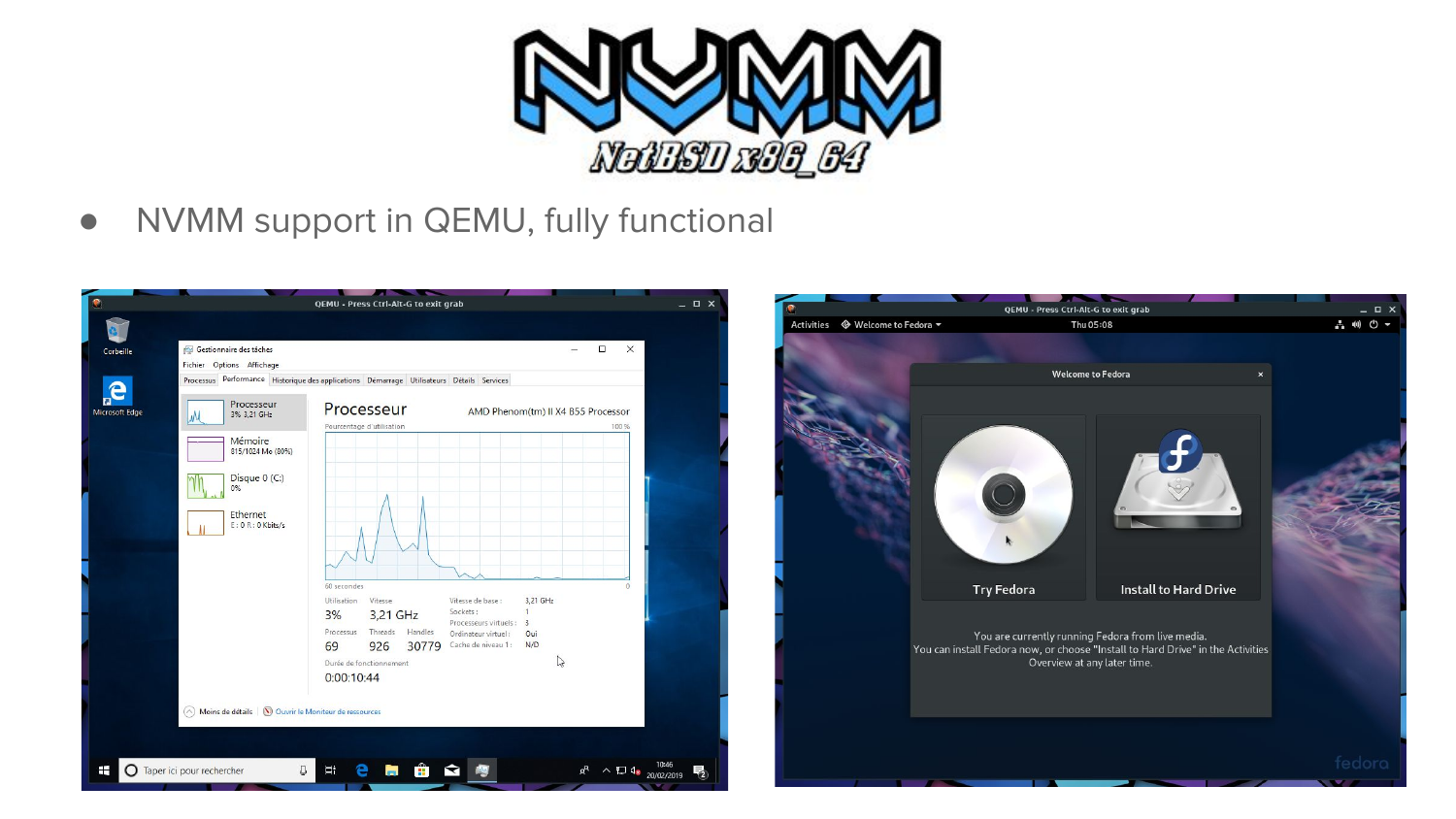# ARM improvements - NetBSD -current

- AArch64 support
- Single kernel for multiple SoC families GENERIC (armv7), GENERIC64 (aarch64)
- ACPI support ARM Server Base System Architecture (SBSA), Server Base Boot Requirement (SBBR)
- UEFI bootloader
- Automatic root device detection on live images (armv7.img, arm64.img)
- Performance event monitoring support tprof(4)
- Multiple cluster / big.LITTLE support
- **•** GICv3 interrupt controller driver
- MSI and MSI-X support added to GIC (v2m) and GICv3 (ITS) drivers
- QEMU ARM Virtual Machine ("virt") and virtio-mmio support
- Loadable kernel module support
- COMPAT\_NETBSD32 support
- kernel address sanitizer (kASan)
- New SoCs
	- Allwinner A10, A13, A64, A83T, GR8, H5, H6, R8
	- Amlogic S805 (converted to FDT), S905
	- NVIDIA Tegra X1
	- Rockchip RK3328, RK3399
	- Samsung Exynos 5422
- Cloud providers
	- o Amazon AWS FC2 a1
	- Scaleway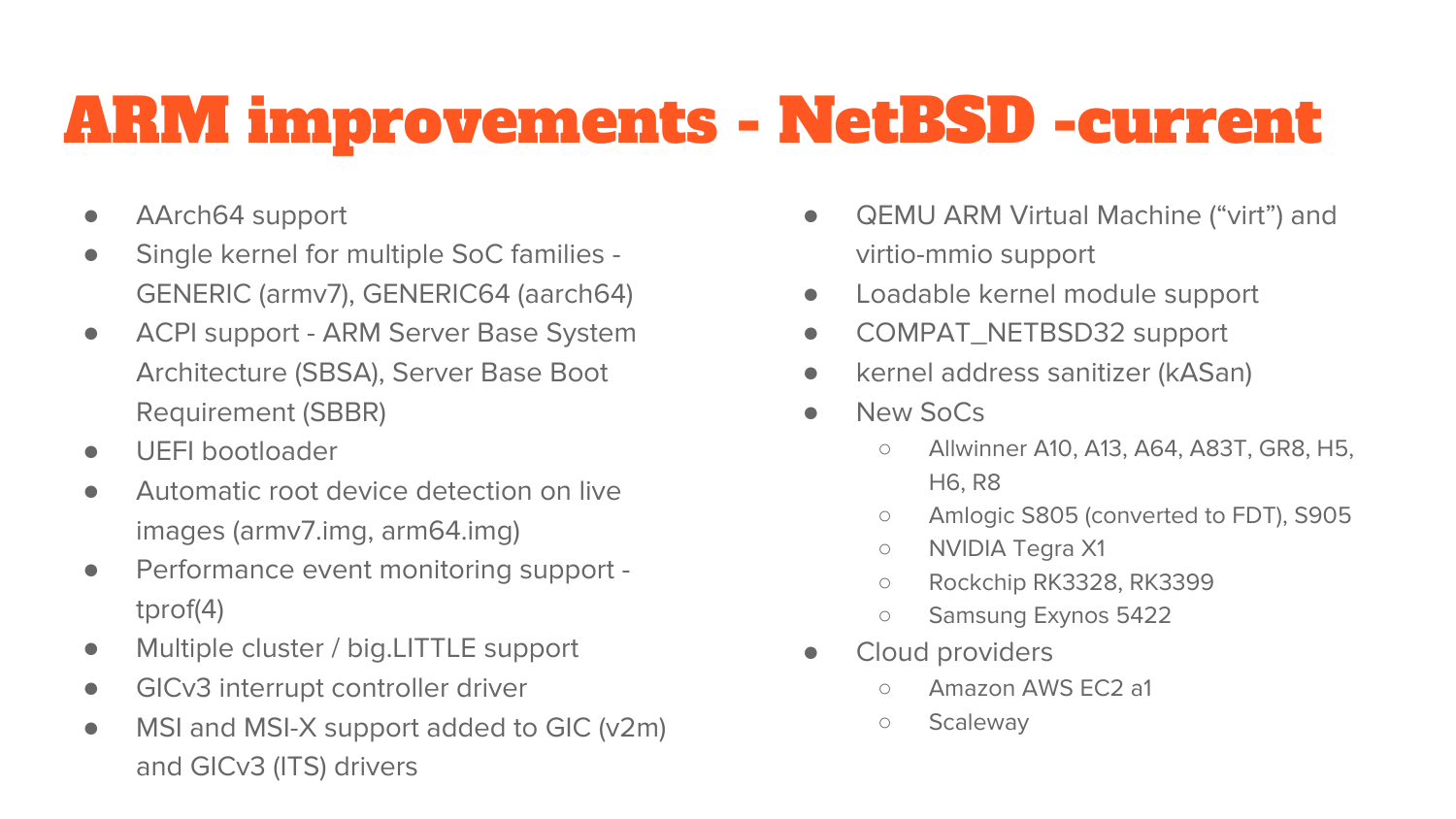### aarch64 TODO

- COMPAT\_LINUX
- kernel preemption
- interrupt affinity (intrctl)
- Thumb mode support for COMPAT\_NETBSD32
- TLB ASID randomization
- DTrace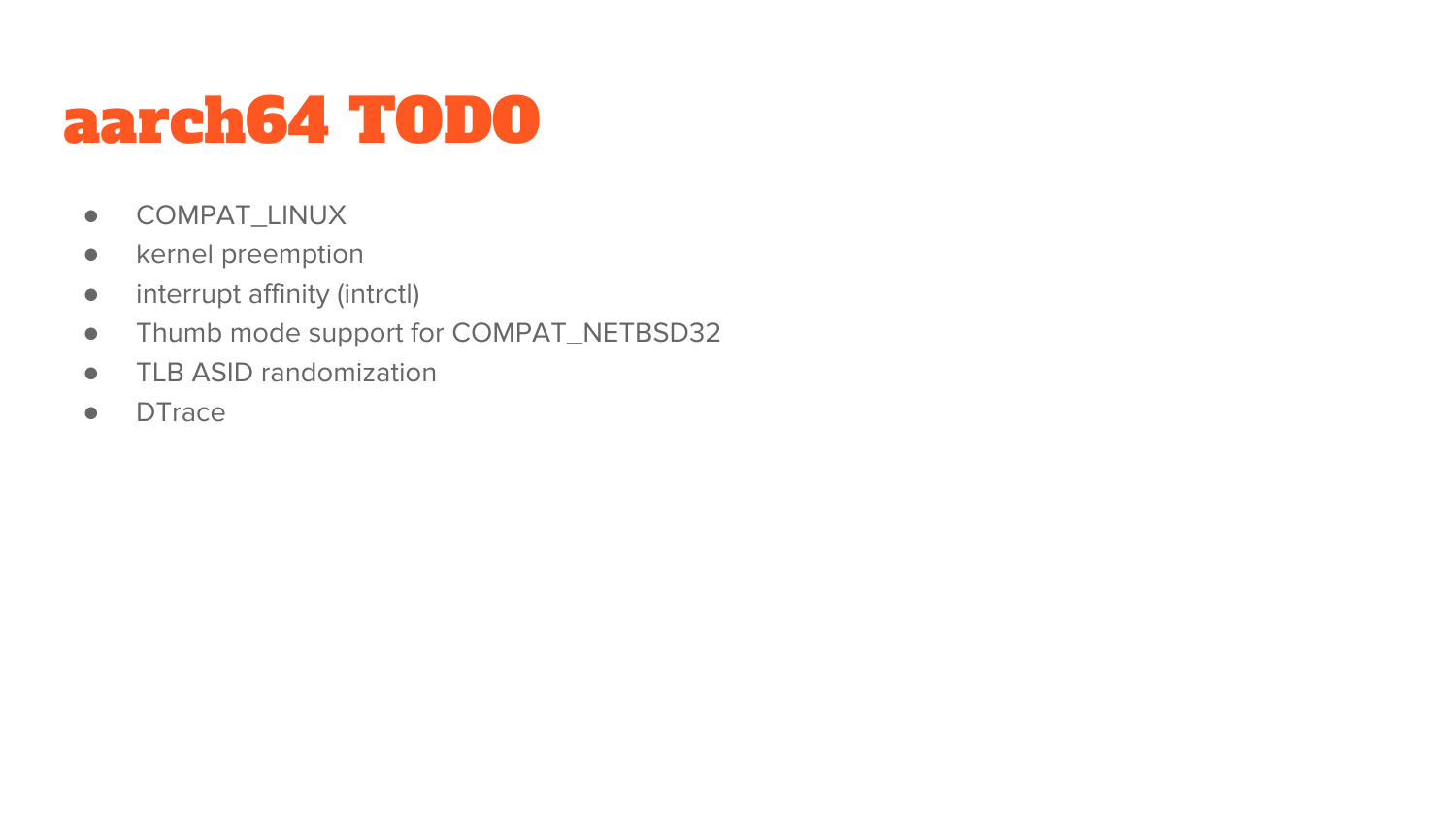### The Attic Museum

- Removal of old unmaintained/buggy components:
	- vm86, ipkdb, NDIS, NATM, ISDN, compat\_svr4, compat\_ibcs2, and the list goes on
	- Reduces the maintenance burden, simplifies the kernel code, sometimes also reduces the attack surface (security)
	- Cleanup still ongoing…
- See the full list
	- [https://wiki.netbsd.org/attic\\_museum/](https://wiki.netbsd.org/attic_museum/)

#### NetRSD Wiki/

#### **The Attic Museum**

Over time, several kernel components were removed from NetBSD, often because they were too hard to maintain, not always functional, and because the features they implemented were not particularly wanted anymore.

This page provides a list of these removed components, with references to the original code.

Only the features that were not superseded are listed.

Each component used to be maintained and functional, but over time became broken because of lack of interest and inability to test changes, especially on old hardware and ABIs. An estimation is provided of the NetBSD release believed to have had the most functional version of each feature, before the feature started deprecating. Note that this estimation may not be totally accurate.

| <b>Component</b> | <b>Category</b>                          |         | <b>Removed Since Most Functional Version</b> | <b>References</b>                      |
|------------------|------------------------------------------|---------|----------------------------------------------|----------------------------------------|
| vm86             | x86 CPU Mode                             | 08/2017 | NetBSD <sub>7</sub>                          | Many, was widespread, not reinstatable |
| ipkdb            | <b>Remote Debugger</b>                   | 07/2018 |                                              | Commit                                 |
| n8               | <b>Driver</b>                            | 08/2018 |                                              | Commit                                 |
| ndis             | <b>Network Driver</b>                    | 08/2018 |                                              | Userland Commit, Kernel Commit         |
| midway           | <b>Network Driver</b>                    | 09/2018 |                                              | Commit                                 |
| natm             | Network Protocol                         | 09/2018 |                                              | Commit                                 |
| daic             | Network Driver                           | 09/2018 |                                              | Commit                                 |
| iavc             | Network Driver                           | 09/2018 |                                              | Commit                                 |
| ifpci            | Network Driver                           | 09/2018 |                                              | Commit                                 |
| ifritz           | <b>Network Driver</b>                    | 09/2018 |                                              | Commit                                 |
| <i>iwic</i>      | Network Driver                           | 09/2018 |                                              | Commit                                 |
| <b>isic</b>      | Network Driver                           | 09/2018 |                                              | Commit                                 |
| isdn             | Network Protocol                         | 09/2018 |                                              | Userland Commit, Kernel Commit         |
| I <sub>mc</sub>  | Network Driver                           | 12/2018 |                                              | Commit                                 |
| compat_svr4      | Compatibility layer 12/2018              |         | NetBSD <sub>4</sub>                          | Commit                                 |
|                  | compat ibcs2 Compatibility layer 12/2018 |         |                                              | Commit                                 |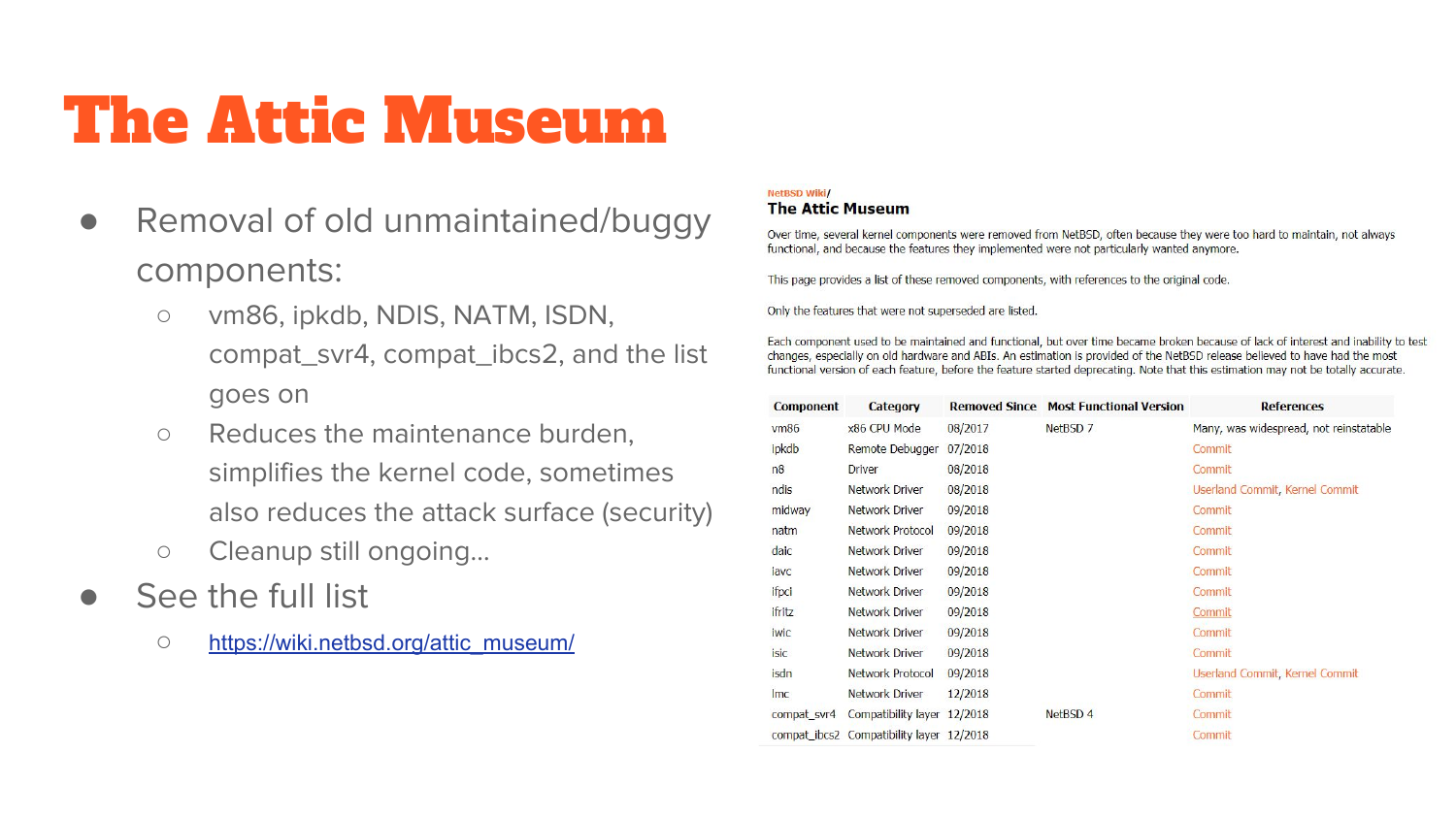#### Miscellaneous

- DRM/KMS update to Linux 4.4 (Intel up to Kaby Lake)
- x86: Kernel support for 16TB of physical memory, 32TB of virtual memory
- **ZFS** update
- DTrace update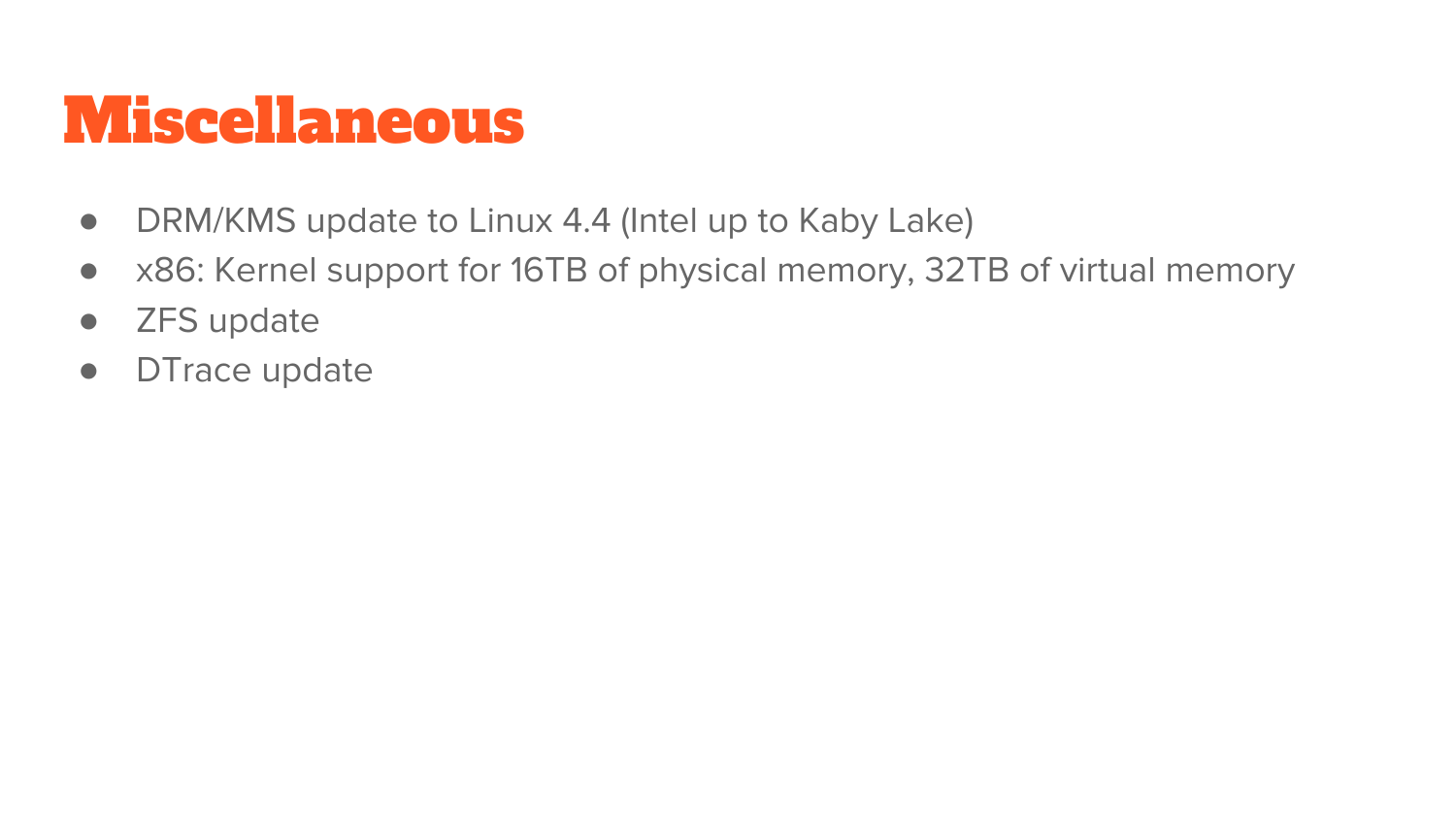

- NetBSD will participate Google Summer of Code in this year, too. Yay!
- Submit your application!